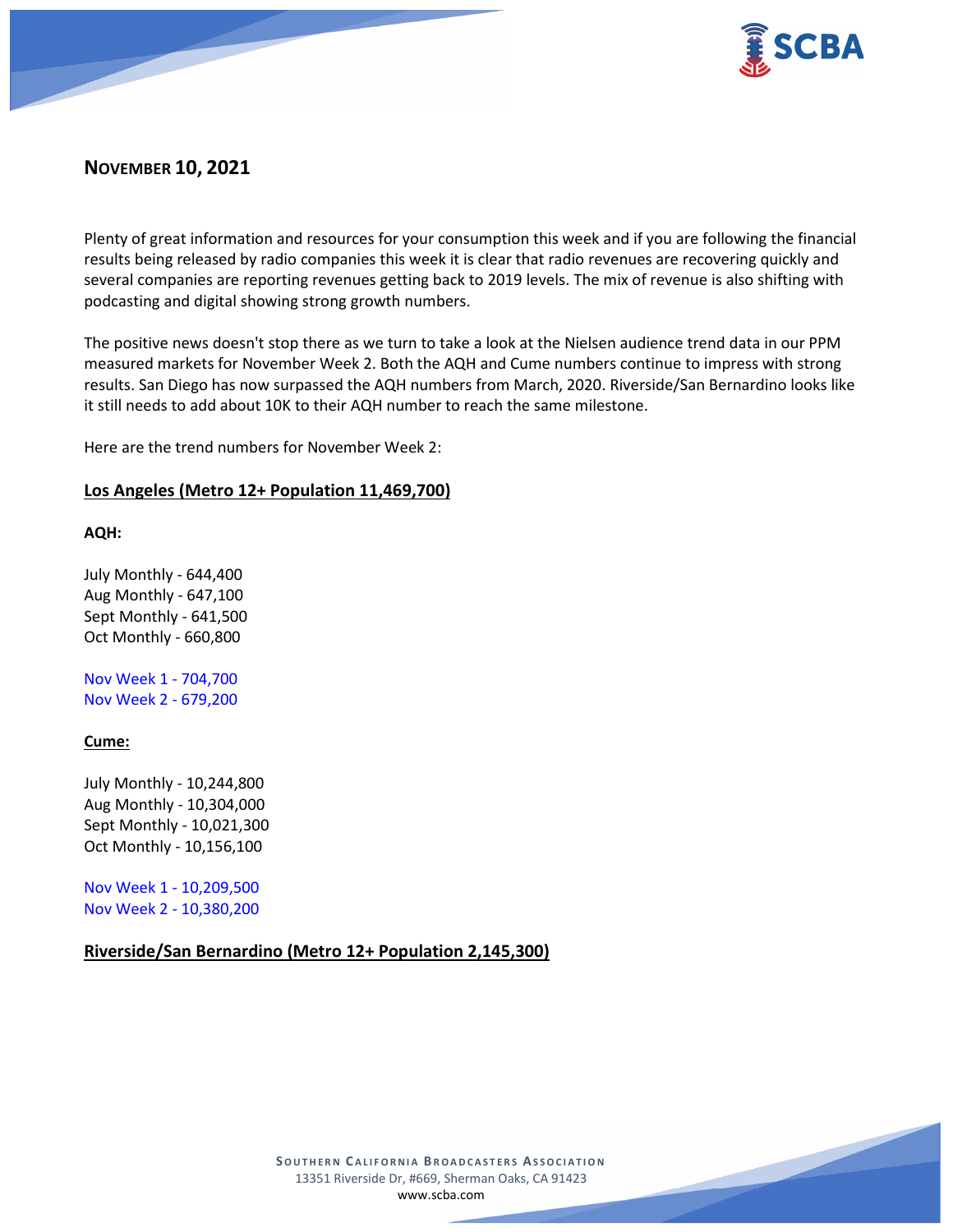

### **AQH:**

July Monthly - 104,500 Aug Monthly - 108,900 Sept Monthly - 114,600 Oct Monthly - 116,900

Nov Week 1 - 116,600 Nov Week 2 - 117,500

#### **Cume:**

July Monthly - 1,929,800 Aug Monthly - 1,881,700 Sept Monthly - 1,897,900 Oct Monthly - 1,928,200

Nov Week 1 - 1,920,000 Nov Week 2 - 1,967,600

### **San Diego (Metro 12+ Population 2,873,100)**

## **AQH:**

July Monthly - 119,700 Aug Monthly - 129,100 Sept Monthly - 137,300 Oct Monthly - 136,000

Nov Week 1 - 140,700 Nov Week 2 - 144,300

## **Cume:**

July Monthly - 2,363,700 Aug Monthly - 2,399,900 Sept Monthly - 2,448,400 Oct Monthly - 2,516,600

Nov Week 1 - 2,414,100 Nov Week 2 - 2,504,800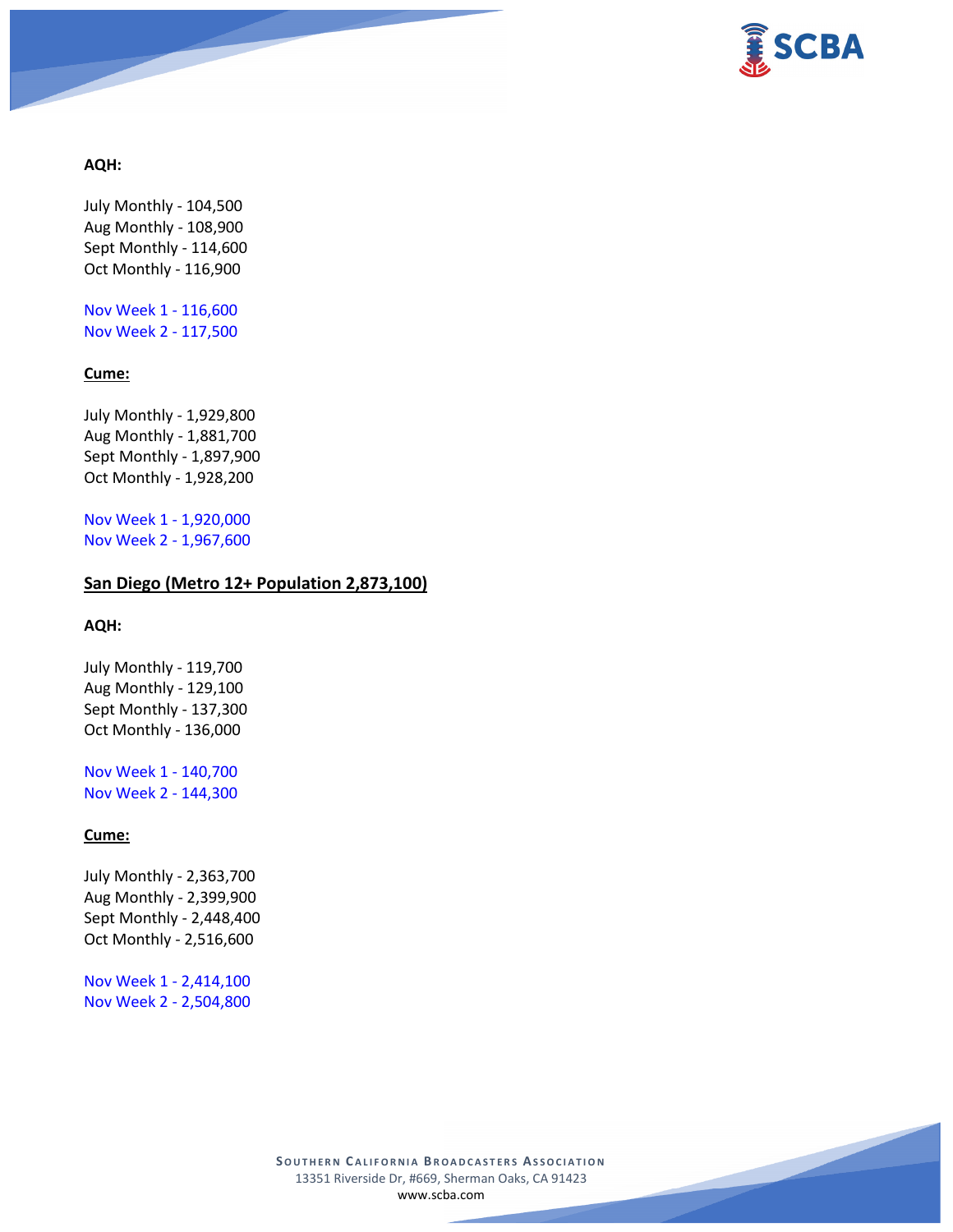

"Our rapidly moving, information-based society badly needs people who know how to find facts rather than memorize them, and who know how to cope with change in creative ways. You don't learn those things in school."

– Wendy Priesnitz

## **RESOURCES AND ARTICLES OF INTEREST TO SALES AND ADVERTISERS**

**Pew: Radio News Reaches More Than A Third Of 18-29 Year Olds, More Than Half Of 30-49s.** Inside Radio November 10, 2021 [http://www.insideradio.com/free/pew-radio-news-reaches-more-than-a-third-of-18-29-year-olds-more](http://www.insideradio.com/free/pew-radio-news-reaches-more-than-a-third-of-18-29-year-olds-more-than/article_9632057a-41fb-11ec-ab77-5f39cd5b7a62.html)[than/article\\_9632057a-41fb-11ec-ab77-5f39cd5b7a62.html](http://www.insideradio.com/free/pew-radio-news-reaches-more-than-a-third-of-18-29-year-olds-more-than/article_9632057a-41fb-11ec-ab77-5f39cd5b7a62.html)

### **Does The Demise of The Cookie Resurrect Media-Mix Modeling?**

MediaPost November 10, 2021

[https://www.mediapost.com/publications/article/368541/does-the-demise-of-the-cookie-resurrect-media](https://www.mediapost.com/publications/article/368541/does-the-demise-of-the-cookie-resurrect-media-mix.html?utm_source=newsletter&utm_medium=email&utm_content=readmore&utm_campaign=124258&hashid=13ziehw8S-6SGyiO6J0RFg)[mix.html?utm\\_source=newsletter&utm\\_medium=email&utm\\_content=readmore&utm\\_campaign=124258&has](https://www.mediapost.com/publications/article/368541/does-the-demise-of-the-cookie-resurrect-media-mix.html?utm_source=newsletter&utm_medium=email&utm_content=readmore&utm_campaign=124258&hashid=13ziehw8S-6SGyiO6J0RFg) [hid=13ziehw8S-6SGyiO6J0RFg](https://www.mediapost.com/publications/article/368541/does-the-demise-of-the-cookie-resurrect-media-mix.html?utm_source=newsletter&utm_medium=email&utm_content=readmore&utm_campaign=124258&hashid=13ziehw8S-6SGyiO6J0RFg)

## **Sales of pregnancy tests are on the rise. That's good news for retailers like Walmart and Target, Bank of America says**

CNBC November 9, 2021 [https://www.cnbc.com/2021/11/09/baby-boom-ahead-bank-of-america-says-thats-good-news-for-these](https://www.cnbc.com/2021/11/09/baby-boom-ahead-bank-of-america-says-thats-good-news-for-these-stocks.html)[stocks.html](https://www.cnbc.com/2021/11/09/baby-boom-ahead-bank-of-america-says-thats-good-news-for-these-stocks.html)

#### **Study: On-Demand Is Helping Radio Become An At-Home Medium.**

Inside Radio (Nielsen/Futuri) November 9, 2021 [http://www.insideradio.com/free/study-on-demand-is-helping-radio-become-an-at-home](http://www.insideradio.com/free/study-on-demand-is-helping-radio-become-an-at-home-medium/article_89391bfc-4132-11ec-9f93-f36041002689.html)[medium/article\\_89391bfc-4132-11ec-9f93-f36041002689.html](http://www.insideradio.com/free/study-on-demand-is-helping-radio-become-an-at-home-medium/article_89391bfc-4132-11ec-9f93-f36041002689.html)

**Unpacking Holiday Trends: What Retailers Need to Know** StreetFight November 9, 2021 [https://streetfightmag.com/2021/11/09/unpacking-holiday-trends-what-retailers-need-to](https://streetfightmag.com/2021/11/09/unpacking-holiday-trends-what-retailers-need-to-know/?mc_cid=2d87f7b860&mc_eid=281a8bbec8)[know/?mc\\_cid=2d87f7b860&mc\\_eid=281a8bbec8](https://streetfightmag.com/2021/11/09/unpacking-holiday-trends-what-retailers-need-to-know/?mc_cid=2d87f7b860&mc_eid=281a8bbec8)

# **Internet Advertising Is About to Change. Here's What Consumers Need to Know.**

**The third-party cookies that have tracked internet users for years are going away. Is that a good thing?** Consumer Reports November 9, 2021 [https://www.consumerreports.org/advertising-marketing/internet-advertising-is-about-to-change-third-party-](https://www.consumerreports.org/advertising-marketing/internet-advertising-is-about-to-change-third-party-cookies-a6221885875/)

[cookies-a6221885875/](https://www.consumerreports.org/advertising-marketing/internet-advertising-is-about-to-change-third-party-cookies-a6221885875/)

#### **Facebook Parent Meta To Limit Ad Targeting Options For Health, Race, Ethnicity And More** MediaPost November 9, 2021

[https://www.mediapost.com/publications/article/368521/facebook-parent-meta-to-limit-ad-targeting](https://www.mediapost.com/publications/article/368521/facebook-parent-meta-to-limit-ad-targeting-options.html?utm_source=newsletter&utm_medium=email&utm_content=headline&utm_campaign=124252&hashid=MvrWDWYNRcOEFJu_y2GIhQ)[options.html?utm\\_source=newsletter&utm\\_medium=email&utm\\_content=headline&utm\\_campaign=124252&](https://www.mediapost.com/publications/article/368521/facebook-parent-meta-to-limit-ad-targeting-options.html?utm_source=newsletter&utm_medium=email&utm_content=headline&utm_campaign=124252&hashid=MvrWDWYNRcOEFJu_y2GIhQ) [hashid=MvrWDWYNRcOEFJu\\_y2GIhQ](https://www.mediapost.com/publications/article/368521/facebook-parent-meta-to-limit-ad-targeting-options.html?utm_source=newsletter&utm_medium=email&utm_content=headline&utm_campaign=124252&hashid=MvrWDWYNRcOEFJu_y2GIhQ)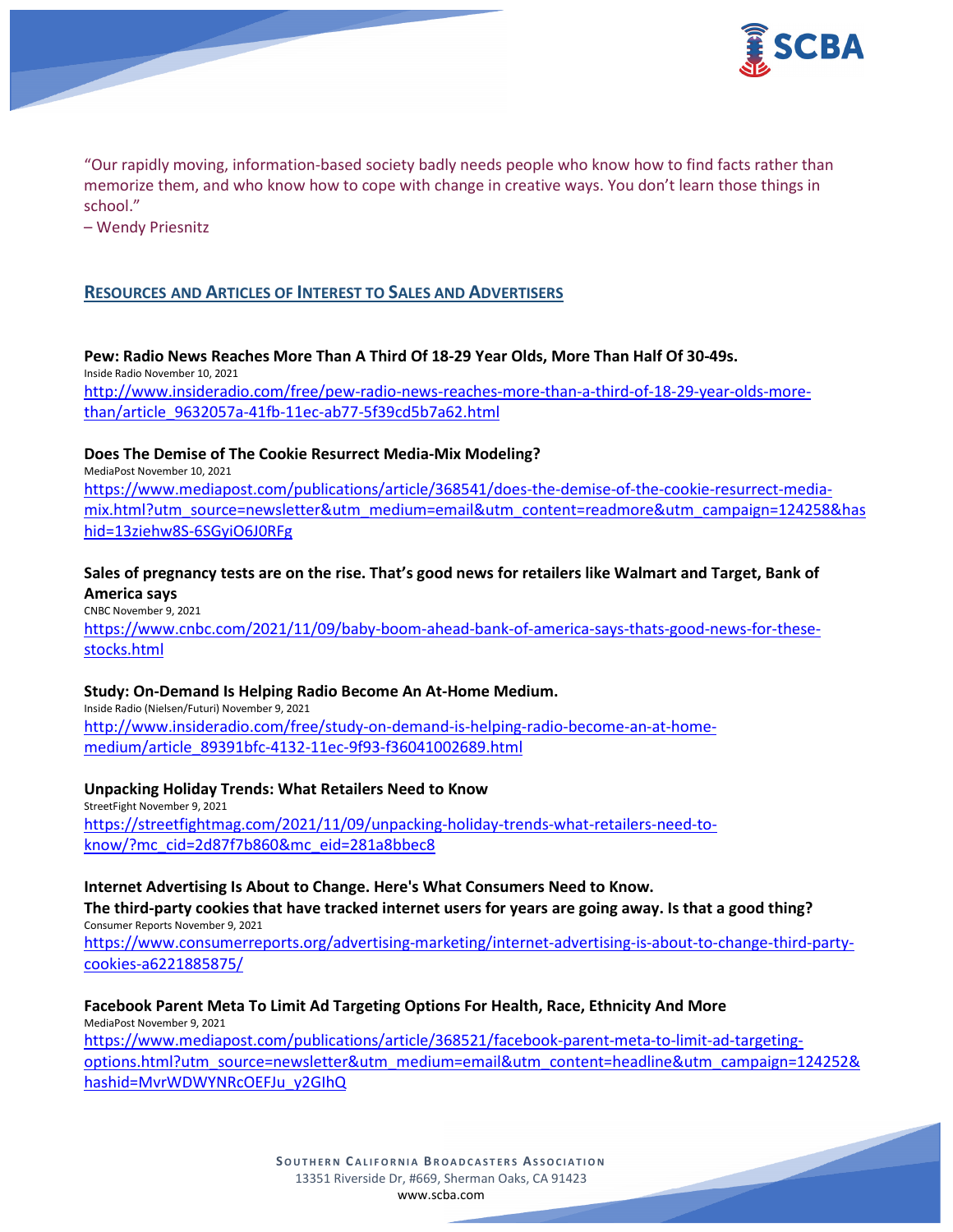

**Study: 89% Of Car Buyers Want Broadcast Radio As Standard Equipment.** Inside Radio (Edison Research) November 9, 2021 [http://www.insideradio.com/free/study-89-of-car-buyers-want-broadcast-radio-as-standard](http://www.insideradio.com/free/study-89-of-car-buyers-want-broadcast-radio-as-standard-equipment/article_dd502ac4-41a9-11ec-b782-5394296b70c0.html)[equipment/article\\_dd502ac4-41a9-11ec-b782-5394296b70c0.html](http://www.insideradio.com/free/study-89-of-car-buyers-want-broadcast-radio-as-standard-equipment/article_dd502ac4-41a9-11ec-b782-5394296b70c0.html)

## **Retail imports near record pace as LA ports remain highly congested**

Chain Store Age November 8, 2021 [https://chainstoreage.com/retail-imports-near-record-pace-la-ports-remain-highly](https://chainstoreage.com/retail-imports-near-record-pace-la-ports-remain-highly-congested?oly_enc_id=8319H4585489H7M&utm_source=omeda&utm_medium=email&utm_campaign=NL_CSA+Day+Breaker&utm_keyword=)[congested?oly\\_enc\\_id=8319H4585489H7M&utm\\_source=omeda&utm\\_medium=email&utm\\_campaign=NL\\_CS](https://chainstoreage.com/retail-imports-near-record-pace-la-ports-remain-highly-congested?oly_enc_id=8319H4585489H7M&utm_source=omeda&utm_medium=email&utm_campaign=NL_CSA+Day+Breaker&utm_keyword=) [A+Day+Breaker&utm\\_keyword=](https://chainstoreage.com/retail-imports-near-record-pace-la-ports-remain-highly-congested?oly_enc_id=8319H4585489H7M&utm_source=omeda&utm_medium=email&utm_campaign=NL_CSA+Day+Breaker&utm_keyword=)

#### **A Home Improvement Battle For Radio Listeners**

Radio + Television Business Report November 8, 2021 <https://www.rbr.com/mm-spot-10-radio-110721/>

### **4 strategies for brand marketing and digital audio**

Spotify Advertising undated <https://ads.spotify.com/en-US/news-and-insights/brand-marketing-for-digital-audio/>

#### **How the infrastructure bill will impact the auto industry**

#### **EV charging and vehicle safety deadlines are key parts of the bipartisan deal.**

Automotive News November 8, 2021 [https://www.autonews.com/regulation-safety/how-infrastructure-bill-will-impact-auto](https://www.autonews.com/regulation-safety/how-infrastructure-bill-will-impact-auto-industry?utm_source=daily&utm_medium=email&utm_campaign=20211108&utm_content=hero-headline)[industry?utm\\_source=daily&utm\\_medium=email&utm\\_campaign=20211108&utm\\_content=hero-headline](https://www.autonews.com/regulation-safety/how-infrastructure-bill-will-impact-auto-industry?utm_source=daily&utm_medium=email&utm_campaign=20211108&utm_content=hero-headline)

#### **Digital Ads Are Getting Much More Expensive as E-Commerce Booms**

StreetFight November 8, 2021 [https://streetfightmag.com/2021/11/08/digital-ads-are-getting-much-more-expensive-as-e-commerce](https://streetfightmag.com/2021/11/08/digital-ads-are-getting-much-more-expensive-as-e-commerce-booms/?mc_cid=c28dfc9bb4&mc_eid=ef64904596)[booms/?mc\\_cid=c28dfc9bb4&mc\\_eid=ef64904596](https://streetfightmag.com/2021/11/08/digital-ads-are-getting-much-more-expensive-as-e-commerce-booms/?mc_cid=c28dfc9bb4&mc_eid=ef64904596)

## **Benefit from Your Market's New Profile**

Radio Ink (Charlie Sislen)November 8, 2021 [https://radioink.com/2021/11/08/benefit-from-your-markets-new](https://radioink.com/2021/11/08/benefit-from-your-markets-new-profile/?vgo_ee=g4MdIIvetgiR1mkR7kijJ4BI1h38V58Ke8bVrp%2FmcsM%3D)[profile/?vgo\\_ee=g4MdIIvetgiR1mkR7kijJ4BI1h38V58Ke8bVrp%2FmcsM%3D](https://radioink.com/2021/11/08/benefit-from-your-markets-new-profile/?vgo_ee=g4MdIIvetgiR1mkR7kijJ4BI1h38V58Ke8bVrp%2FmcsM%3D)

#### **Raising Prices Without Losing Customers**

Radio Ink (Rick Fink) November 8, 2021 [https://radioink.com/2021/11/08/raising-prices-without-losing](https://radioink.com/2021/11/08/raising-prices-without-losing-customers/?vgo_ee=g4MdIIvetgiR1mkR7kijJ4BI1h38V58Ke8bVrp%2FmcsM%3D)[customers/?vgo\\_ee=g4MdIIvetgiR1mkR7kijJ4BI1h38V58Ke8bVrp%2FmcsM%3D](https://radioink.com/2021/11/08/raising-prices-without-losing-customers/?vgo_ee=g4MdIIvetgiR1mkR7kijJ4BI1h38V58Ke8bVrp%2FmcsM%3D)

#### **Get Creative With Prospecting**

Radio Ink (Loyd Ford) November 8, 2021 [https://radioink.com/2021/11/08/get-creative-with](https://radioink.com/2021/11/08/get-creative-with-prospecting/?vgo_ee=g4MdIIvetgiR1mkR7kijJ4BI1h38V58Ke8bVrp%2FmcsM%3D)[prospecting/?vgo\\_ee=g4MdIIvetgiR1mkR7kijJ4BI1h38V58Ke8bVrp%2FmcsM%3D](https://radioink.com/2021/11/08/get-creative-with-prospecting/?vgo_ee=g4MdIIvetgiR1mkR7kijJ4BI1h38V58Ke8bVrp%2FmcsM%3D)

#### **3 Simple Sales Prospecting Tips**

SalesFuel November 6, 2021 <https://salesfuel.com/37879-2/>

> **SOUTHERN C ALIFORNIA B ROADCASTERS ASSOCIATION** 13351 Riverside Dr, #669, Sherman Oaks, CA 91423 [www.scba.com](http://www.scba.com/)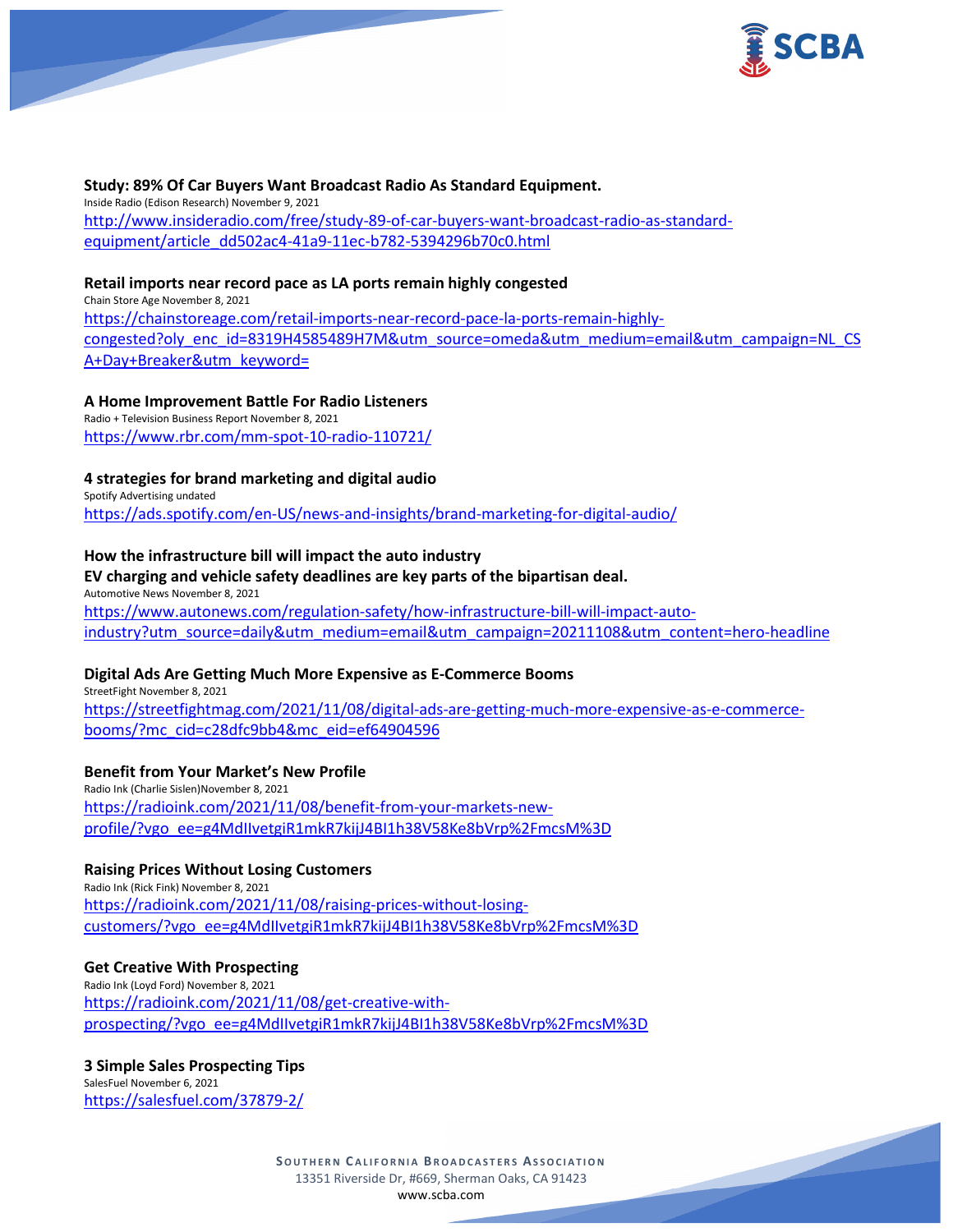

### **Why Prospects Refuse Meetings & HowTo Change Their Minds**

SalesFuel November 6, 2021 <https://salesfuel.com/why-prospects-refuse-meetings-howto-change-their-minds/>

#### **What Makes A Great Long-Distance Teammate?**

SalesFuel November 6, 2021 <https://salesfuel.com/what-makes-a-great-long-distance-teammate/>

#### **U.S. vehicle sales begin long journey to recovery**

Automotive News November 5, 2021 <https://www.autonews.com/sales/us-vehicle-sales-begin-long-journey-recovery>

### **4 Mistakes Ecommerce Marketers Make When Measuring ROAS**

MediaPost November 5, 2021 [https://www.mediapost.com/publications/article/368437/4-mistakes-ecommerce-marketers-make-when](https://www.mediapost.com/publications/article/368437/4-mistakes-ecommerce-marketers-make-when-measuring.html?utm_source=newsletter&utm_medium=email&utm_content=headline&utm_campaign=124234&hashid=nPO6kNh8ToCb2_NBH4Mycg)[measuring.html?utm\\_source=newsletter&utm\\_medium=email&utm\\_content=headline&utm\\_campaign=12423](https://www.mediapost.com/publications/article/368437/4-mistakes-ecommerce-marketers-make-when-measuring.html?utm_source=newsletter&utm_medium=email&utm_content=headline&utm_campaign=124234&hashid=nPO6kNh8ToCb2_NBH4Mycg) [4&hashid=nPO6kNh8ToCb2\\_NBH4Mycg](https://www.mediapost.com/publications/article/368437/4-mistakes-ecommerce-marketers-make-when-measuring.html?utm_source=newsletter&utm_medium=email&utm_content=headline&utm_campaign=124234&hashid=nPO6kNh8ToCb2_NBH4Mycg)

## **Young Adult Hispanics: Reframed Mindset For Coveted Cohort**

MediaPost November 4, 2021 [https://www.mediapost.com/publications/article/368397/young-adult-hispanics-reframed-mindset-for](https://www.mediapost.com/publications/article/368397/young-adult-hispanics-reframed-mindset-for-covete.html?utm_source=newsletter&utm_medium=email&utm_content=readmore&utm_campaign=124234&hashid=nPO6kNh8ToCb2_NBH4Mycg)[covete.html?utm\\_source=newsletter&utm\\_medium=email&utm\\_content=readmore&utm\\_campaign=124234&](https://www.mediapost.com/publications/article/368397/young-adult-hispanics-reframed-mindset-for-covete.html?utm_source=newsletter&utm_medium=email&utm_content=readmore&utm_campaign=124234&hashid=nPO6kNh8ToCb2_NBH4Mycg) [hashid=nPO6kNh8ToCb2\\_NBH4Mycg](https://www.mediapost.com/publications/article/368397/young-adult-hispanics-reframed-mindset-for-covete.html?utm_source=newsletter&utm_medium=email&utm_content=readmore&utm_campaign=124234&hashid=nPO6kNh8ToCb2_NBH4Mycg)

#### **Black podcast audience is an untapped market, according to new research**

Campaign November 4, 2021 [https://www.campaignlive.com/article/black-podcast-audience-untapped-market-according-new](https://www.campaignlive.com/article/black-podcast-audience-untapped-market-according-new-research/1732281)[research/1732281](https://www.campaignlive.com/article/black-podcast-audience-untapped-market-according-new-research/1732281)

**15 essential sales skills and qualities, according to experts** Zendesk Blog October 15, 2021

<https://www.zendesk.com/blog/sales-skills/>

## **RESOURCES AND ARTICLES OF INTEREST TO MANAGERS FOR PLANNING AND FORECASTING:**

#### **Radio Forecast 2022: Bill Wilson Sees Full Rebound For Struggling Ad Categories.**

Inside Radio November 9, 2021 [http://www.insideradio.com/free/radio-forecast-2022-bill-wilson-sees-full-rebound-for-struggling-ad](http://www.insideradio.com/free/radio-forecast-2022-bill-wilson-sees-full-rebound-for-struggling-ad-categories/article_b1ae25dc-4132-11ec-9445-23470d25eeb7.html)[categories/article\\_b1ae25dc-4132-11ec-9445-23470d25eeb7.html](http://www.insideradio.com/free/radio-forecast-2022-bill-wilson-sees-full-rebound-for-struggling-ad-categories/article_b1ae25dc-4132-11ec-9445-23470d25eeb7.html)

## **Brands Say They've Recovered From The Pandemic, But Risks Persist, Experian Reports**

MediaPost November 9, 2021

[https://www.mediapost.com/publications/article/368518/brands-say-theyve-recovered-from-the-pandemic](https://www.mediapost.com/publications/article/368518/brands-say-theyve-recovered-from-the-pandemic-bu.html?utm_source=newsletter&utm_medium=email&utm_content=readmore&utm_campaign=124254&hashid=mJekFDXrQpCzIaeSPZoRTw)[bu.html?utm\\_source=newsletter&utm\\_medium=email&utm\\_content=readmore&utm\\_campaign=124254&hash](https://www.mediapost.com/publications/article/368518/brands-say-theyve-recovered-from-the-pandemic-bu.html?utm_source=newsletter&utm_medium=email&utm_content=readmore&utm_campaign=124254&hashid=mJekFDXrQpCzIaeSPZoRTw) [id=mJekFDXrQpCzIaeSPZoRTw](https://www.mediapost.com/publications/article/368518/brands-say-theyve-recovered-from-the-pandemic-bu.html?utm_source=newsletter&utm_medium=email&utm_content=readmore&utm_campaign=124254&hashid=mJekFDXrQpCzIaeSPZoRTw)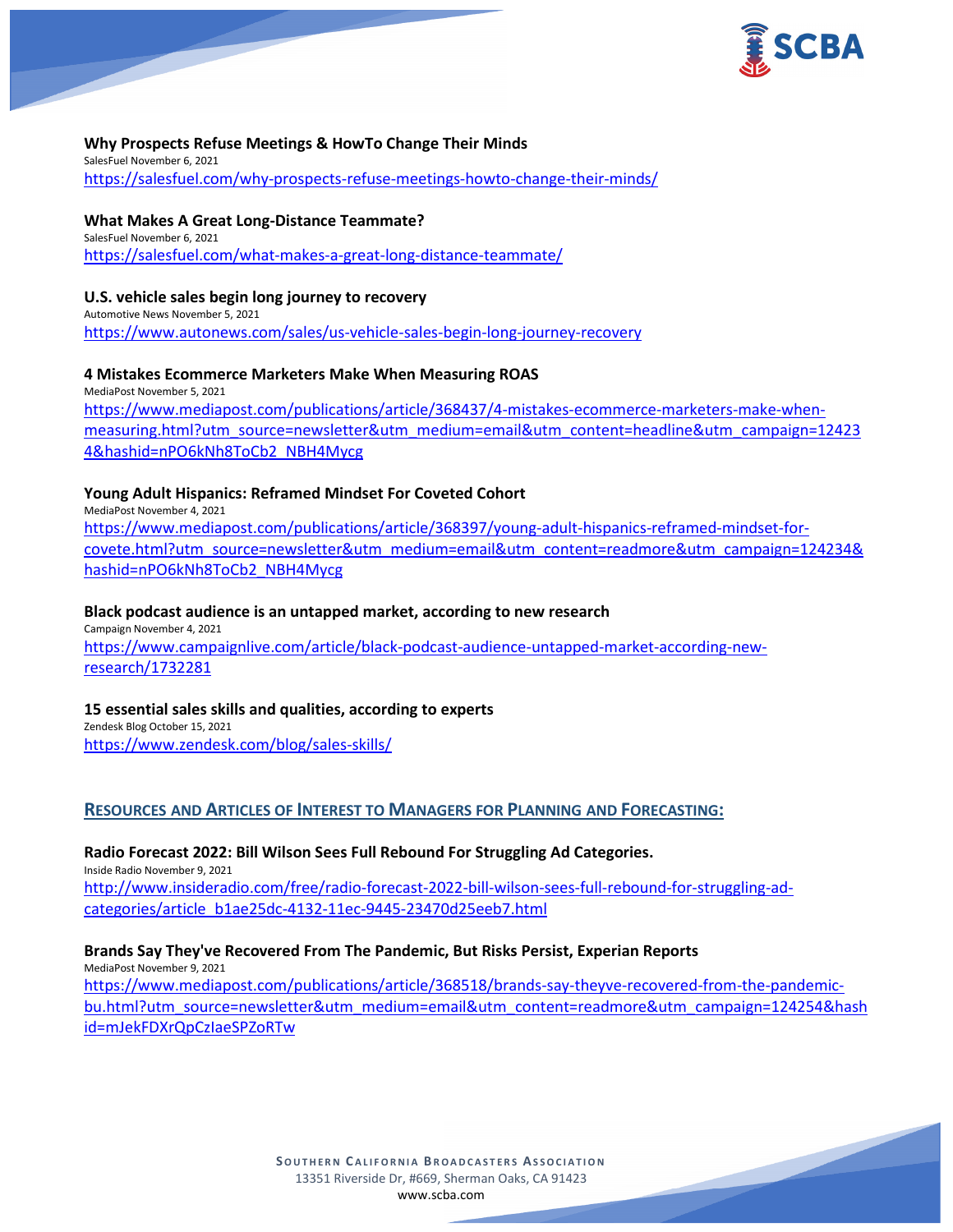

### **Magellan To Offer Third-Party Download Verification Data To Ad Buyers.**

Inside Radio November 9, 2021 [http://www.insideradio.com/podcastnewsdaily/magellan-to-offer-third-party-download-verification-data-to-ad](http://www.insideradio.com/podcastnewsdaily/magellan-to-offer-third-party-download-verification-data-to-ad-buyers/article_e5f60e82-4181-11ec-9f9e-275ee8b61134.html)[buyers/article\\_e5f60e82-4181-11ec-9f9e-275ee8b61134.html](http://www.insideradio.com/podcastnewsdaily/magellan-to-offer-third-party-download-verification-data-to-ad-buyers/article_e5f60e82-4181-11ec-9f9e-275ee8b61134.html)

#### **Nielsen Begins Testing 'One' Methodology Internally, Sees Gracenote In The Metaverse**

MediaPost November 9, 2021 [https://www.mediapost.com/publications/article/368496/nielsen-begins-testing-one-methodology](https://www.mediapost.com/publications/article/368496/nielsen-begins-testing-one-methodology-internall.html?utm_source=newsletter&utm_medium=email&utm_content=headline&utm_campaign=124248&hashid=0GmwUb-VQzGl9svJRwTNrA)[internall.html?utm\\_source=newsletter&utm\\_medium=email&utm\\_content=headline&utm\\_campaign=124248&](https://www.mediapost.com/publications/article/368496/nielsen-begins-testing-one-methodology-internall.html?utm_source=newsletter&utm_medium=email&utm_content=headline&utm_campaign=124248&hashid=0GmwUb-VQzGl9svJRwTNrA) [hashid=0GmwUb-VQzGl9svJRwTNrA](https://www.mediapost.com/publications/article/368496/nielsen-begins-testing-one-methodology-internall.html?utm_source=newsletter&utm_medium=email&utm_content=headline&utm_campaign=124248&hashid=0GmwUb-VQzGl9svJRwTNrA)

### **How Long Will The Sports Betting Ad Windfall Last?**

Inside Radio November 9, 2021 [http://www.insideradio.com/free/how-long-will-the-sports-betting-ad-windfall-last/article\\_ea8485f0-4131-](http://www.insideradio.com/free/how-long-will-the-sports-betting-ad-windfall-last/article_ea8485f0-4131-11ec-90dd-9b694c0be71d.html) [11ec-90dd-9b694c0be71d.html](http://www.insideradio.com/free/how-long-will-the-sports-betting-ad-windfall-last/article_ea8485f0-4131-11ec-90dd-9b694c0be71d.html)

### **Sales Leaders' Top Challenges— Setting Clear Expectations**

The Center For Sales Strategy (Kurt Simaz) November 9, 2021 [https://blog.thecenterforsalesstrategy.com/sales-leaders-top-challenges-setting-clear](https://blog.thecenterforsalesstrategy.com/sales-leaders-top-challenges-setting-clear-expectations?utm_campaign=subscriber&utm_medium=email&_hsmi=180775539&_hsenc=p2ANqtz-97HyfwTYJwiSz6VfS-IVPLS-wBb4wU4jOIuytPGGUeHgVSpbGqs4vAXUGv1m6oQXqW0ThLzbLASKNjTFgZ9riRtcOD-Q&utm_content=180775539&utm_source=hs_email)[expectations?utm\\_campaign=subscriber&utm\\_medium=email&\\_hsmi=180775539&\\_hsenc=p2ANqtz-](https://blog.thecenterforsalesstrategy.com/sales-leaders-top-challenges-setting-clear-expectations?utm_campaign=subscriber&utm_medium=email&_hsmi=180775539&_hsenc=p2ANqtz-97HyfwTYJwiSz6VfS-IVPLS-wBb4wU4jOIuytPGGUeHgVSpbGqs4vAXUGv1m6oQXqW0ThLzbLASKNjTFgZ9riRtcOD-Q&utm_content=180775539&utm_source=hs_email)[97HyfwTYJwiSz6VfS-IVPLS-wBb4wU4jOIuytPGGUeHgVSpbGqs4vAXUGv1m6oQXqW0ThLzbLASKNjTFgZ9riRtcOD-](https://blog.thecenterforsalesstrategy.com/sales-leaders-top-challenges-setting-clear-expectations?utm_campaign=subscriber&utm_medium=email&_hsmi=180775539&_hsenc=p2ANqtz-97HyfwTYJwiSz6VfS-IVPLS-wBb4wU4jOIuytPGGUeHgVSpbGqs4vAXUGv1m6oQXqW0ThLzbLASKNjTFgZ9riRtcOD-Q&utm_content=180775539&utm_source=hs_email)[Q&utm\\_content=180775539&utm\\_source=hs\\_email](https://blog.thecenterforsalesstrategy.com/sales-leaders-top-challenges-setting-clear-expectations?utm_campaign=subscriber&utm_medium=email&_hsmi=180775539&_hsenc=p2ANqtz-97HyfwTYJwiSz6VfS-IVPLS-wBb4wU4jOIuytPGGUeHgVSpbGqs4vAXUGv1m6oQXqW0ThLzbLASKNjTFgZ9riRtcOD-Q&utm_content=180775539&utm_source=hs_email)

### **How to Foster Healthy Disagreement in Your Meetings**

Harvard Business Review November 9, 2021 <https://hbr.org/2021/11/how-to-foster-healthy-disagreement-in-your-meetings>

## **CRB Chief Judge Exits As Clock Ticks Toward Possible Appeal Of Radio Rate Decision.**

Inside Radio November 9, 2021 [http://www.insideradio.com/free/crb-chief-judge-exits-as-clock-ticks-toward-possible-appeal-of-radio-rate](http://www.insideradio.com/free/crb-chief-judge-exits-as-clock-ticks-toward-possible-appeal-of-radio-rate-decision/article_44102548-4132-11ec-80bf-cb99525568c2.html)[decision/article\\_44102548-4132-11ec-80bf-cb99525568c2.html](http://www.insideradio.com/free/crb-chief-judge-exits-as-clock-ticks-toward-possible-appeal-of-radio-rate-decision/article_44102548-4132-11ec-80bf-cb99525568c2.html)

#### **For 11% of Americans, Car Radio Need Not Be Present**

Radio + Television Business Report November 9, 2021 <https://www.rbr.com/edison-radio-study-110921/?event=login>

## **Forecaster PQ Media: Radio + Podcast + Streaming = 'A Powerhouse Medium Like No Other.'**

Inside Radio November 8, 2021 [http://www.insideradio.com/podcastnewsdaily/forecaster-pq-media-radio-podcast-streaming-a-powerhouse](http://www.insideradio.com/podcastnewsdaily/forecaster-pq-media-radio-podcast-streaming-a-powerhouse-medium-like-no-other/article_d23c3b1c-40bb-11ec-9c2a-675e68ce7cf8.html)[medium-like-no-other/article\\_d23c3b1c-40bb-11ec-9c2a-675e68ce7cf8.html](http://www.insideradio.com/podcastnewsdaily/forecaster-pq-media-radio-podcast-streaming-a-powerhouse-medium-like-no-other/article_d23c3b1c-40bb-11ec-9c2a-675e68ce7cf8.html)

**Radio Forecast: How Mary Berner Sees Ad Recovery Continuing In 2022.** Inside Radio November 8, 2021

[http://www.insideradio.com/free/radio-forecast-how-mary-berner-sees-ad-recovery-continuing-in-](http://www.insideradio.com/free/radio-forecast-how-mary-berner-sees-ad-recovery-continuing-in-2022/article_ea70cbce-4068-11ec-abd7-ff20bf7f4423.html)[2022/article\\_ea70cbce-4068-11ec-abd7-ff20bf7f4423.html](http://www.insideradio.com/free/radio-forecast-how-mary-berner-sees-ad-recovery-continuing-in-2022/article_ea70cbce-4068-11ec-abd7-ff20bf7f4423.html)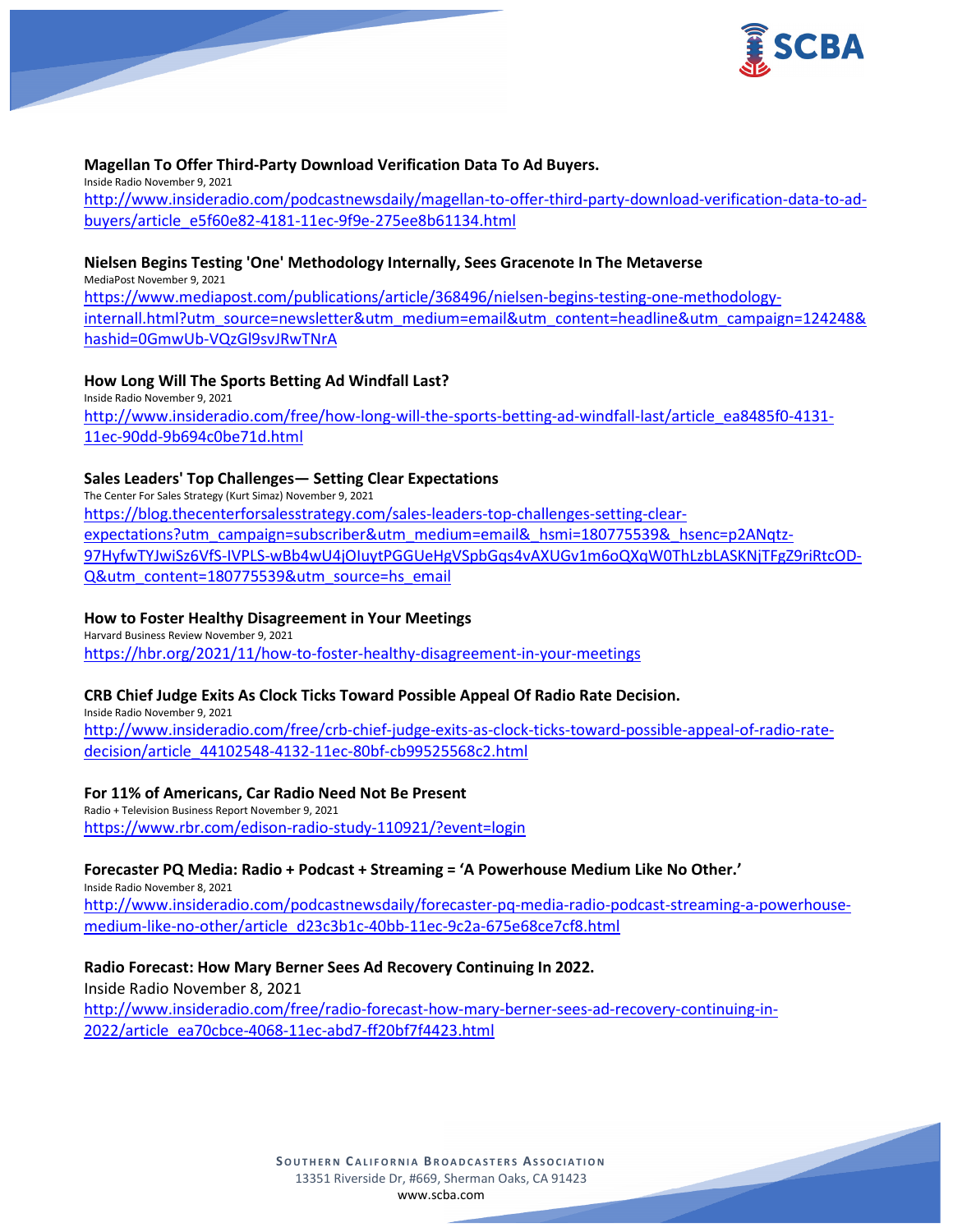

**CTV: 56% Of Buyers Expect To Up Spend In Next 12 Mos., 92% Bought Programmatically In Past 12 Mos.** Media Post November 8, 2021 [https://www.mediapost.com/publications/article/368462/56-of-buyers-expect-to-up-ctv-spend-in-next-12](https://www.mediapost.com/publications/article/368462/56-of-buyers-expect-to-up-ctv-spend-in-next-12-mo.html?utm_source=newsletter&utm_medium=email&utm_content=readmore&utm_campaign=124229&hashid=Y1PEPj99RXCjj6hr8RtU_Q) [mo.html?utm\\_source=newsletter&utm\\_medium=email&utm\\_content=readmore&utm\\_campaign=124229&has](https://www.mediapost.com/publications/article/368462/56-of-buyers-expect-to-up-ctv-spend-in-next-12-mo.html?utm_source=newsletter&utm_medium=email&utm_content=readmore&utm_campaign=124229&hashid=Y1PEPj99RXCjj6hr8RtU_Q) [hid=Y1PEPj99RXCjj6hr8RtU\\_Q](https://www.mediapost.com/publications/article/368462/56-of-buyers-expect-to-up-ctv-spend-in-next-12-mo.html?utm_source=newsletter&utm_medium=email&utm_content=readmore&utm_campaign=124229&hashid=Y1PEPj99RXCjj6hr8RtU_Q)

### **Jacobs Media To Offer Customized Tours For Radio Broadcasters At CES 2022.**

Inside Radio November 8, 2021

[http://www.insideradio.com/free/jacobs-media-to-offer-customized-tours-for-radio-broadcasters-at-ces-](http://www.insideradio.com/free/jacobs-media-to-offer-customized-tours-for-radio-broadcasters-at-ces-2022/article_aff6c7de-409d-11ec-8843-1b46f4243b19.html)[2022/article\\_aff6c7de-409d-11ec-8843-1b46f4243b19.html](http://www.insideradio.com/free/jacobs-media-to-offer-customized-tours-for-radio-broadcasters-at-ces-2022/article_aff6c7de-409d-11ec-8843-1b46f4243b19.html)

#### **Sales Pain Points You Need to Address in 2022**

The Center For Sales Strategy (Amanda Meade) November 8, 2021 [https://blog.thecenterforsalesstrategy.com/sales-pain-points-you-need-to-address-in-](https://blog.thecenterforsalesstrategy.com/sales-pain-points-you-need-to-address-in-2022?utm_campaign=subscriber&utm_medium=email&_hsmi=180347725&_hsenc=p2ANqtz-_WIf5ocuvOm0K0l6qkCiLOxT6T9ms7dvQxjYJVKArW0lfwYx3GSpaRrX68OXfvgos02BNfV_ELtI3a6lc2kqWJ0dAZ7A&utm_content=180347725&utm_source=hs_email)[2022?utm\\_campaign=subscriber&utm\\_medium=email&\\_hsmi=180347725&\\_hsenc=p2ANqtz-](https://blog.thecenterforsalesstrategy.com/sales-pain-points-you-need-to-address-in-2022?utm_campaign=subscriber&utm_medium=email&_hsmi=180347725&_hsenc=p2ANqtz-_WIf5ocuvOm0K0l6qkCiLOxT6T9ms7dvQxjYJVKArW0lfwYx3GSpaRrX68OXfvgos02BNfV_ELtI3a6lc2kqWJ0dAZ7A&utm_content=180347725&utm_source=hs_email) [\\_WIf5ocuvOm0K0l6qkCiLOxT6T9ms7dvQxjYJVKArW0lfwYx3GSpaRrX68OXfvgos02BNfV\\_ELtI3a6lc2kqWJ0dAZ7A](https://blog.thecenterforsalesstrategy.com/sales-pain-points-you-need-to-address-in-2022?utm_campaign=subscriber&utm_medium=email&_hsmi=180347725&_hsenc=p2ANqtz-_WIf5ocuvOm0K0l6qkCiLOxT6T9ms7dvQxjYJVKArW0lfwYx3GSpaRrX68OXfvgos02BNfV_ELtI3a6lc2kqWJ0dAZ7A&utm_content=180347725&utm_source=hs_email) [&utm\\_content=180347725&utm\\_source=hs\\_email](https://blog.thecenterforsalesstrategy.com/sales-pain-points-you-need-to-address-in-2022?utm_campaign=subscriber&utm_medium=email&_hsmi=180347725&_hsenc=p2ANqtz-_WIf5ocuvOm0K0l6qkCiLOxT6T9ms7dvQxjYJVKArW0lfwYx3GSpaRrX68OXfvgos02BNfV_ELtI3a6lc2kqWJ0dAZ7A&utm_content=180347725&utm_source=hs_email)

### **Funding To Support Local Media – Including Radio – Returns To Build Back Better Package.**

Inside Radio November 8, 2021 [http://www.insideradio.com/free/funding-to-support-local-media-including-radio-returns-to-build-back-better](http://www.insideradio.com/free/funding-to-support-local-media-including-radio-returns-to-build-back-better-package/article_6687211e-4068-11ec-b861-47905eca7a02.html)[package/article\\_6687211e-4068-11ec-b861-47905eca7a02.html](http://www.insideradio.com/free/funding-to-support-local-media-including-radio-returns-to-build-back-better-package/article_6687211e-4068-11ec-b861-47905eca7a02.html)

## **Will Radio Feel The Effects Of The Resignation Economy?**

Jacobs Media Strategies (Fred Jacobs) November 8, 2021 <https://jacobsmedia.com/will-radio-feel-the-effects-of-the-resignation-economy/>

#### **The Next Host-Read Ad You Hear May Be (Like The Host) AI-Generated.**

Inside Radio November 8, 2021 [http://www.insideradio.com/podcastnewsdaily/the-next-host-read-ad-you-hear-may-be-like-the-host-ai](http://www.insideradio.com/podcastnewsdaily/the-next-host-read-ad-you-hear-may-be-like-the-host-ai-generated/article_ee0ffbf4-40ba-11ec-9b36-d32acf891572.html)[generated/article\\_ee0ffbf4-40ba-11ec-9b36-d32acf891572.html](http://www.insideradio.com/podcastnewsdaily/the-next-host-read-ad-you-hear-may-be-like-the-host-ai-generated/article_ee0ffbf4-40ba-11ec-9b36-d32acf891572.html)

## **From Lowe's to Kroger, why traditional retailers are making media a must-buy for marketers**

The Drum November 5, 2021 [https://www.thedrum.com/news/2021/11/05/lowe-s-kroger-why-traditional-retailers-are-making-media-must](https://www.thedrum.com/news/2021/11/05/lowe-s-kroger-why-traditional-retailers-are-making-media-must-buy-marketers)[buy-marketers](https://www.thedrum.com/news/2021/11/05/lowe-s-kroger-why-traditional-retailers-are-making-media-must-buy-marketers)

#### **Advertising Outpaces Growth In Consumer Spending On Audio Media, Time Spent Continues To Expand** MediaPost November 4, 2021

[https://www.mediapost.com/publications/article/368354/advertising-outpaces-growth-in-consumer-spending](https://www.mediapost.com/publications/article/368354/advertising-outpaces-growth-in-consumer-spending-o.html?utm_source=newsletter&utm_medium=email&utm_content=headline&utm_campaign=124215&hashid=Y1PEPj99RXCjj6hr8RtU_Q)[o.html?utm\\_source=newsletter&utm\\_medium=email&utm\\_content=headline&utm\\_campaign=124215&hashid](https://www.mediapost.com/publications/article/368354/advertising-outpaces-growth-in-consumer-spending-o.html?utm_source=newsletter&utm_medium=email&utm_content=headline&utm_campaign=124215&hashid=Y1PEPj99RXCjj6hr8RtU_Q) [=Y1PEPj99RXCjj6hr8RtU\\_Q](https://www.mediapost.com/publications/article/368354/advertising-outpaces-growth-in-consumer-spending-o.html?utm_source=newsletter&utm_medium=email&utm_content=headline&utm_campaign=124215&hashid=Y1PEPj99RXCjj6hr8RtU_Q)

#### **Automaker TV Spending, Impressions Fall In October**

MediaPost November 4, 2021

[https://www.mediapost.com/publications/article/368382/automaker-tv-spending-impressions-fall-in](https://www.mediapost.com/publications/article/368382/automaker-tv-spending-impressions-fall-in-october.html?utm_source=newsletter&utm_medium=email&utm_content=readmore&utm_campaign=124237&hashid=au6ZkoL8RxyZjDFsyTiFwg)[october.html?utm\\_source=newsletter&utm\\_medium=email&utm\\_content=readmore&utm\\_campaign=124237](https://www.mediapost.com/publications/article/368382/automaker-tv-spending-impressions-fall-in-october.html?utm_source=newsletter&utm_medium=email&utm_content=readmore&utm_campaign=124237&hashid=au6ZkoL8RxyZjDFsyTiFwg) [&hashid=au6ZkoL8RxyZjDFsyTiFwg](https://www.mediapost.com/publications/article/368382/automaker-tv-spending-impressions-fall-in-october.html?utm_source=newsletter&utm_medium=email&utm_content=readmore&utm_campaign=124237&hashid=au6ZkoL8RxyZjDFsyTiFwg)

> **SOUTHERN C ALIFORNIA B ROADCASTERS ASSOCIATION** 13351 Riverside Dr, #669, Sherman Oaks, CA 91423 [www.scba.com](http://www.scba.com/)